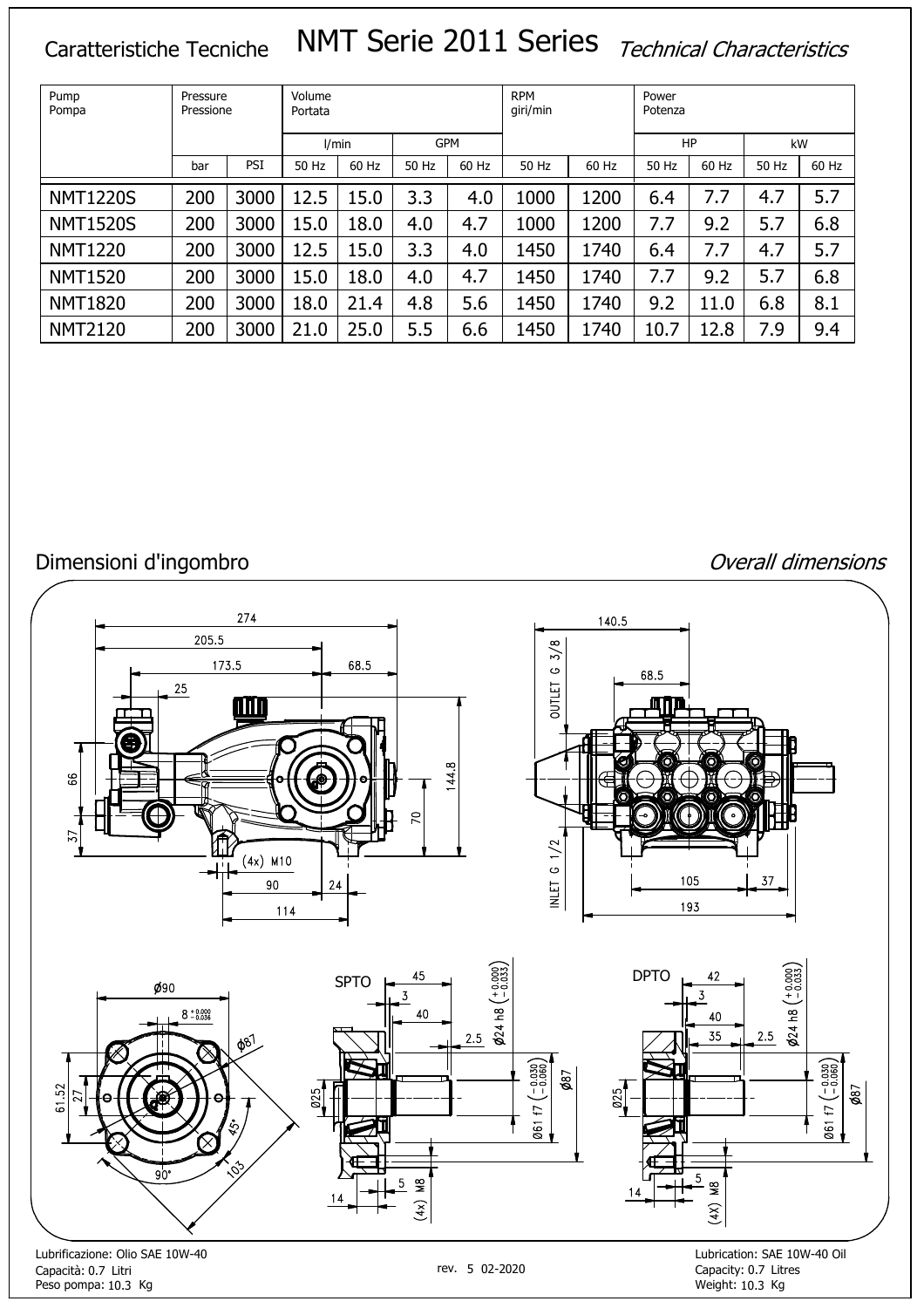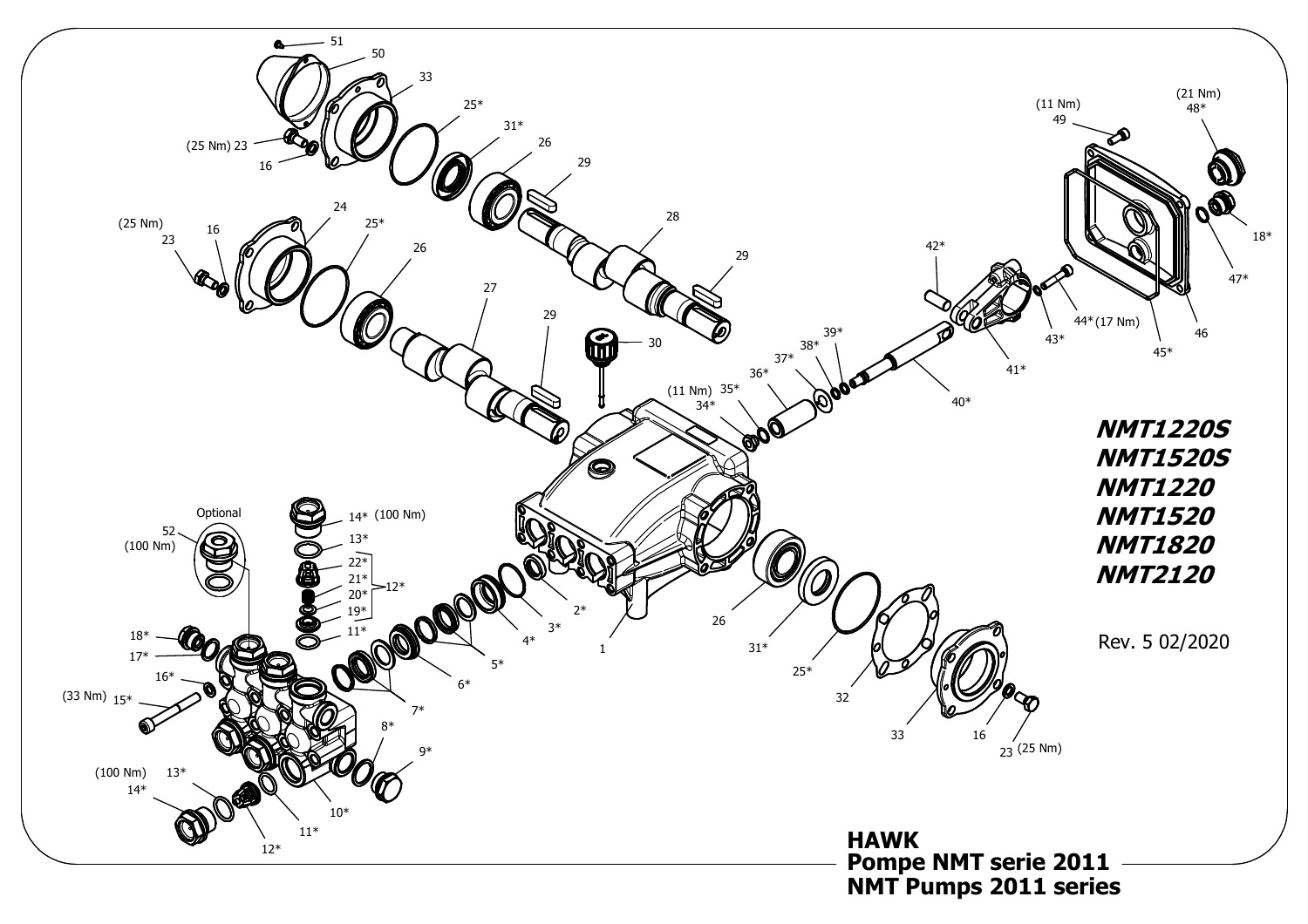



# **NMT 2011 SERIES**

## **ORDINARY MAINTENANCE KIT / KIT MANUTENZIONE ORDINARIA**

| <b>KIT</b> | <b>Item</b><br>Pos.               | Part<br><b>Number</b><br>Codice | <b>Description</b>                   | <b>Descrizione</b>      | Q.TY<br>by<br>Pump<br>Q.TÀ<br>per<br>Pompa | <b>NWT1220SRL</b> | 1520SRL<br><b>NNT</b> | 1220RL<br><b>TIMI</b> | 1520<br>ξ | 520RL<br>⋚ | m<br>820<br>₹ | 0 | 20R<br>∽<br>$\sim$<br>ŃΜ |
|------------|-----------------------------------|---------------------------------|--------------------------------------|-------------------------|--------------------------------------------|-------------------|-----------------------|-----------------------|-----------|------------|---------------|---|--------------------------|
| A          | $3 - 5 - 7$                       |                                 | 1.099-747.0 PLUNGER SEALS DIA, 20 mm | GUARNIZIONI PISTONE Ø20 |                                            |                   |                       |                       |           |            |               |   |                          |
| B          | $11 - 12 - 13$<br>19-20-21<br>22) | 1.905-543.0                     | <b>COMPLETE VALVE</b>                | <b>VALVOLA COMPLETA</b> |                                            |                   |                       |                       |           |            |               |   |                          |

#### **EXTRAORDINARY MAINTENANCE KIT / KIT MANUTENZIONE STRAORDINARIA**

| <b>KIT</b> | ltem<br>Pos.                                                                         | Part<br><b>Number</b><br>Codice | <b>Description</b>                          | <b>Descrizione</b>                               | Q. TY<br>by<br><b>Pump</b><br>Q.TA<br>per<br>Pompa | <b>NMT1220SRL</b> | <b>NMT1520SRL</b> | NMT1220RL | <b>NMT1520</b> | NMT1520RL | NMT1820RL | <b>NMT2120</b><br>NMT2120RL |  |
|------------|--------------------------------------------------------------------------------------|---------------------------------|---------------------------------------------|--------------------------------------------------|----------------------------------------------------|-------------------|-------------------|-----------|----------------|-----------|-----------|-----------------------------|--|
| C          | $3 - 4 - 5 - 6 - 7$                                                                  | 1.905-578.0                     | <b>COMPLETE SEALS PACKING</b><br>DIA, 20 mm | PACCO COMPLETO<br><b>GUARNIZIONI PISTONE Ø20</b> |                                                    |                   |                   |           |                |           |           |                             |  |
| D          | 34-35-36<br>37-38-39                                                                 | 1.099-749.0                     | PLUNGER DIA, 20 mm                          | PISTONE Ø20                                      | 3                                                  |                   |                   |           |                |           |           |                             |  |
| Ε          | $\overline{2}$                                                                       | 1.099-751.0                     | <b>PLUNGER OIL SEALS</b>                    | ANELLI TENUTA OLIO ASTA                          | $\mathbf{1}$                                       |                   |                   |           |                |           |           |                             |  |
| E          | 18-25-31<br>45-47-48                                                                 | 1.905-542.0                     | <b>KIT CRANKCASE SEALS</b>                  | KIT TENUTE CARTER                                |                                                    |                   |                   |           |                |           |           |                             |  |
| G          | $3 - 4 - 5 - 6 - 7$<br>8-9-10-11<br>12-13-14<br>15-16-17<br>18 (19 - 20<br>$21 - 22$ | 1.099-752.0                     | <b>COMPLETE MANIFOLD</b>                    | <b>TESTATA COMPLETA</b>                          |                                                    |                   |                   |           |                |           |           |                             |  |
| H          | 34-35-38<br>$39 - 40 - 41$<br>42-43-44                                               | 1.905-544.0                     | CONNECTING ROD PLUNGER<br><b>ROD ASSY</b>   | PREMONTATO ASTA-BIELLA<br><b>PISTONE</b>         | 3                                                  |                   |                   |           |                |           |           |                             |  |
|            | $13 - 14$                                                                            | 1.904-251.0                     | <b>VALVE PLUG ASSY</b>                      | PREMONTATO TAPPO VAM                             | 6                                                  |                   |                   |           |                |           |           |                             |  |

**"Q.TY by Pump" => Necessary quantity to repair one pump "Q.TA' per Pompa" => Quantità necessaria per riparare una pompa**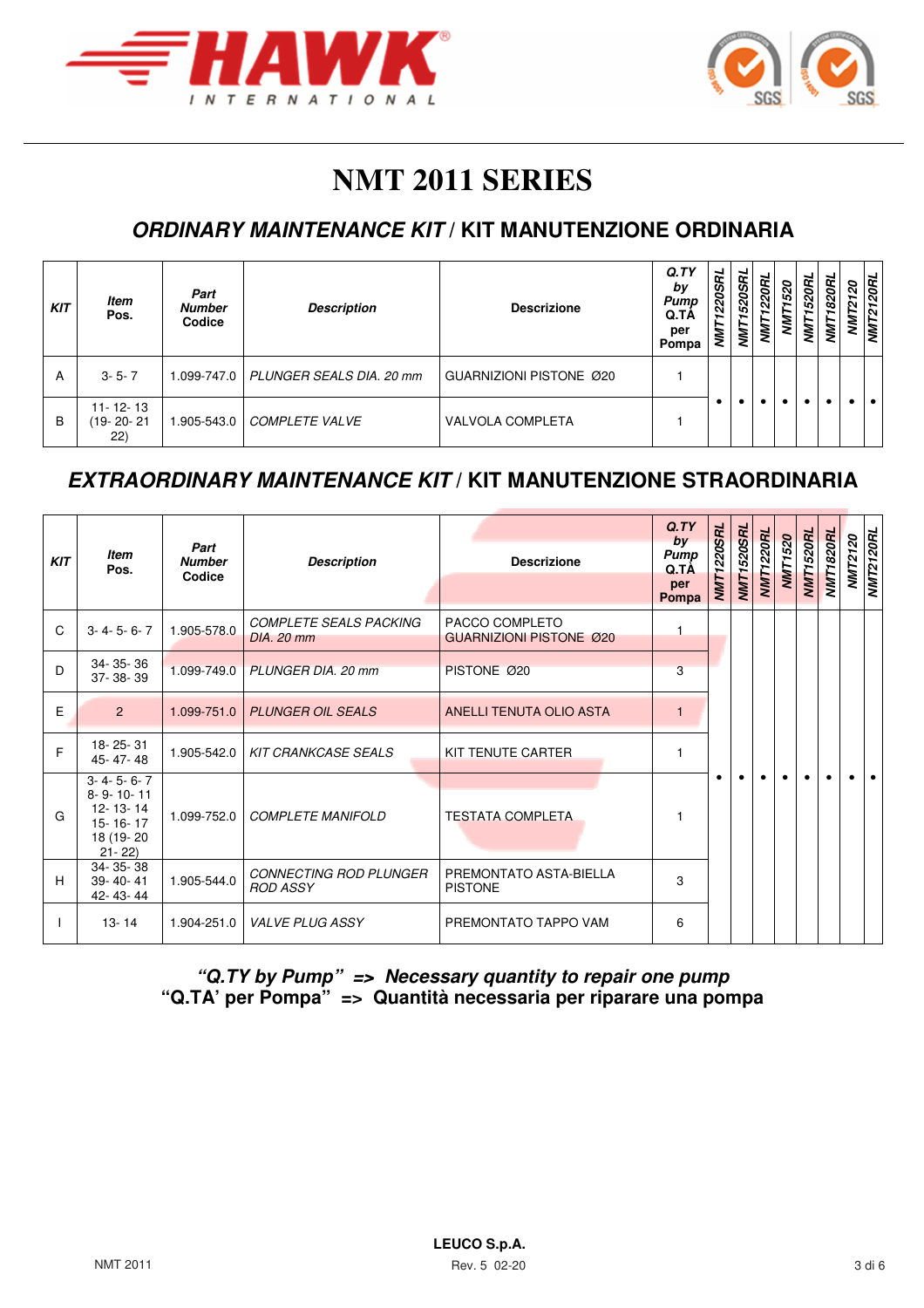



# **OPTIONAL**

| ltem<br>Pos. | <b>Part Number</b><br>Codice | <b>Description</b>              | <b>Descrizione</b>      | Q. TY bV<br>Pump<br>Q.TA<br>per<br>Pompa | 220<br>∼<br>š |  |  | ∞<br>2 | ຊ<br>∽<br>N<br>∼<br>ŠΝ | 20RL<br>∽<br>N<br>∼<br>Μ |
|--------------|------------------------------|---------------------------------|-------------------------|------------------------------------------|---------------|--|--|--------|------------------------|--------------------------|
| 52           | 9.853-426.0                  | <b>THREADED BRASS PLUG G1/4</b> | PREMONTATO TAPPO FORATO |                                          |               |  |  |        |                        |                          |

## **TOOL KIT**

| <b>Part Number</b><br>Codice | <b>Description</b>          | <b>Descrizione</b>                            | Q.TY by<br>Pump<br>Q.TA<br>per<br>Pompa | ᢝ<br>$\mathcal{S}$<br>N<br>ξ | s |  |  | っ | 20RL<br>NMT <sub>2</sub> |
|------------------------------|-----------------------------|-----------------------------------------------|-----------------------------------------|------------------------------|---|--|--|---|--------------------------|
| 1.099-667.0                  | <b>TOOL-KIT</b>             | <b>TOOL-KIT</b>                               |                                         |                              |   |  |  |   |                          |
| 1.904-414.0                  | OIL SEAL EXTRACTOR TOOL-KIT | <b>TOOL-KIT ESTRAZIONE</b><br><b>PARAOLIO</b> |                                         |                              |   |  |  |   |                          |



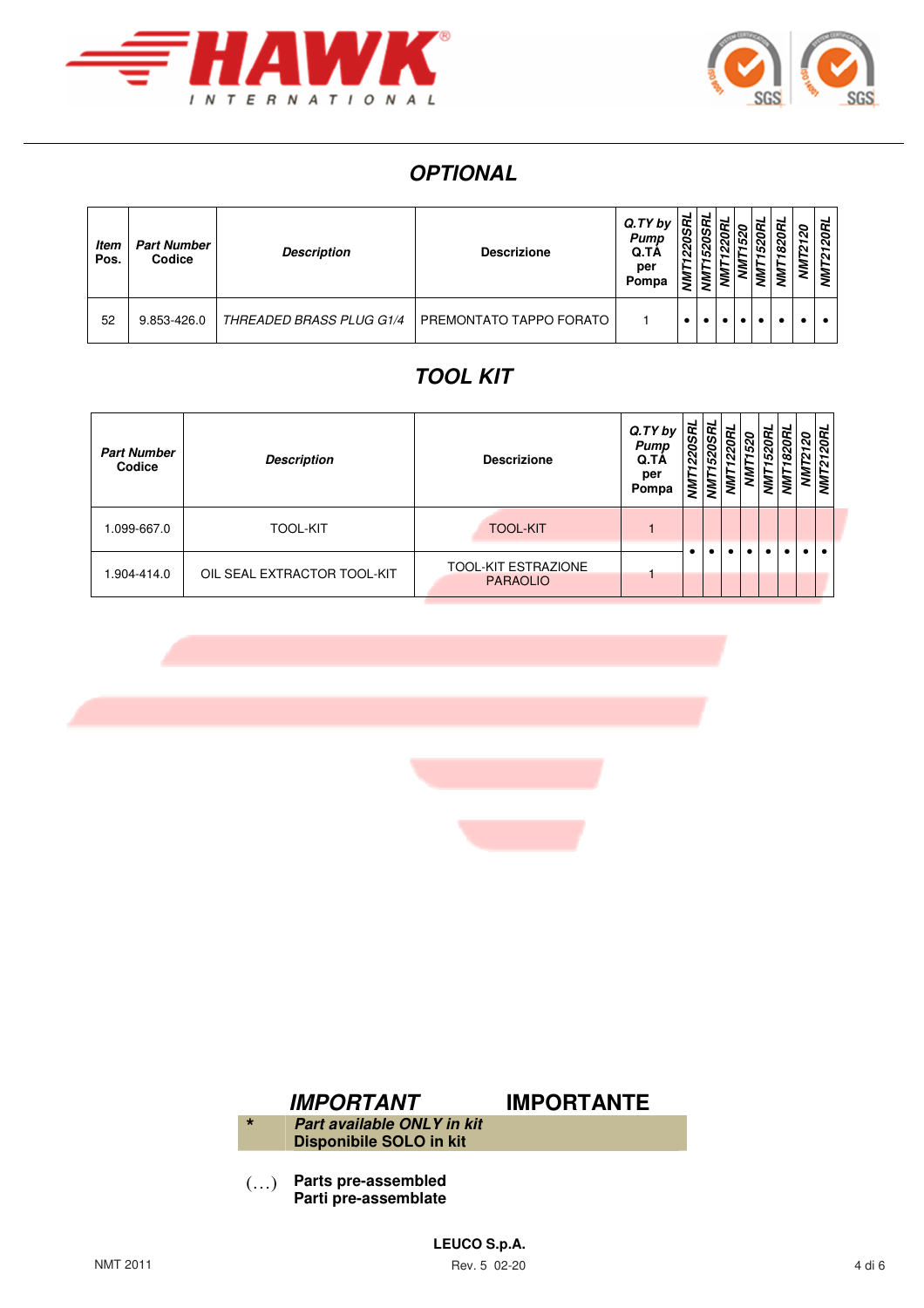



# **PARTS LIST LISTA PARTI**

| ltem<br>Pos | <b>Part Number</b><br>Codice | <b>Description</b>                                             | <b>Descrizione</b>                                   | <b>KIT</b> | Q. TY<br>Q.TÀ  | <b>NMT1220SRL</b> | <b>NMT1520SRL</b> | <b>NMT1220RL</b> | <b>NMT1520</b> | <b>NMT1520RL</b> | NMT1820RL    | <b>NMT2120</b><br>NMT2120RL |           |
|-------------|------------------------------|----------------------------------------------------------------|------------------------------------------------------|------------|----------------|-------------------|-------------------|------------------|----------------|------------------|--------------|-----------------------------|-----------|
| 1           | 9.850-375.0                  | <b>CRANKCASE</b>                                               | <b>CARTER</b>                                        |            | 1              |                   |                   |                  |                |                  |              |                             |           |
| $2^*$       |                              | <b>PLUNGER OIL SEAL</b>                                        | <b>ANELLO RADIALE</b>                                | E          | 3              |                   |                   |                  |                |                  |              |                             |           |
| $3^*$       |                              | "O" RING Ø1.78X31.47                                           | "O" RING Ø1.78X31.47                                 | $A-C-G$    | 3              |                   |                   |                  |                |                  |              |                             |           |
| $4^*$       |                              | <b>PRESSURE RING 20MM</b>                                      | PRESSORE "U" Ø20                                     | $C-G$      | 3              |                   |                   |                  |                |                  |              |                             |           |
| $5^*$       |                              | LOW PRESSURE "U" SEAL, DIA.20MM                                | ANELLO TENUTA "U" Ø20                                | $A-C-G$    | 3              |                   |                   |                  |                |                  |              |                             |           |
| $6*$        |                              | <b>INTERMED. RING 20MM</b>                                     | DIFFUSORE INTER. Ø20                                 | $C-G$      | 3              |                   |                   |                  |                |                  |              |                             |           |
| $7^*$       |                              | HIGH PRESSURE "U" SEAL, DIA.20MM                               | ANELLO TENUTA "U" Ø20                                | $A-C-G$    | 3              |                   |                   |                  |                |                  |              |                             |           |
| $8*$        |                              | <b>COPPER WASHER G1/2</b>                                      | <b>GUARNIZIONE RAME</b>                              | G          | $\mathbf{1}$   |                   |                   |                  |                |                  |              |                             |           |
| $9*$        |                              | PLUG G1/2                                                      | TAPPO G1/2                                           | G          | $\mathbf{1}$   |                   |                   |                  |                |                  |              |                             |           |
| $10*$       |                              | <b>MANIFOLD HOUSING</b>                                        | <b>TESTATA</b>                                       | G          | $\mathbf{1}$   |                   |                   |                  |                |                  |              |                             |           |
| $11*$       |                              | "O" RING Ø2.62X17.13                                           | "O" RING Ø2.62X17.13                                 | $B-G$      | 6              |                   |                   |                  |                |                  |              |                             |           |
| $12*$       |                              | <b>VALVE ASSEMBLY</b>                                          | <b>VALVOLA PREMONTATA</b>                            | $B-G$      | 6              |                   |                   |                  |                |                  |              |                             |           |
| $13*$       |                              | "O" RING Ø2.62X20.29                                           | "O" RING Ø2.62X20.29                                 | $B-G-I$    | 6              |                   |                   |                  |                |                  |              |                             |           |
| $14*$       |                              | <b>VALVE PLUG</b>                                              | <b>TAPPO VALVOLA</b>                                 | $G-I$      | 6              |                   |                   |                  |                |                  |              |                             |           |
| $15*$       |                              | <b>MANIFOLD STUD BOLT M8X65 GEOMET</b>                         | VITE M8X65 GEOMET                                    | G          | 8              |                   |                   |                  |                |                  |              |                             |           |
| $16*$       |                              | WASHER Ø8,5                                                    | ROSETTA Ø8.5                                         | G          | 16             |                   |                   |                  |                |                  |              |                             |           |
| $17*$       |                              | <b>COPPER WASHER G3/8</b>                                      | <b>GUARNIZIONE RAME</b>                              | G          | $\mathbf{1}$   |                   |                   |                  |                |                  |              |                             |           |
| $18*$       |                              | PLUG G3/8                                                      | TAPPO G3/8                                           | $G-F$      | $\overline{2}$ |                   |                   |                  |                |                  |              |                             |           |
| $19*$       |                              | <b>VALVE SEAT</b>                                              | <b>SEDE VALVOLA</b>                                  | $B-G$      | 6              |                   |                   |                  |                |                  |              |                             |           |
| $20*$       |                              | <b>VALVE PLATE</b>                                             | PIATTELLO VALVOLA                                    | $B-G$      | 6              |                   |                   |                  |                |                  |              |                             |           |
| $21*$       |                              | <b>VALVE SPRING</b>                                            | <b>MOLLA VALVOLA</b>                                 | $B-G$      | 6              |                   |                   |                  |                |                  |              |                             |           |
| $22*$       |                              | <b>VALVE CAGE</b>                                              | <b>GABBIA VALVOLA</b>                                | $B-G$      | 6              |                   |                   |                  |                |                  |              |                             |           |
| 23          |                              | 9.851-501.0   HEXAGONAL SCREW M8X18                            | VITE M8X18                                           |            | 8              |                   |                   |                  |                |                  |              |                             |           |
| 24          | 9.850-626.0                  | <b>CLOSED BEARING HOUSING</b>                                  | <b>FLANGIA CHIUSA</b>                                |            | $\rightarrow$  | $\mathbf{1}$      | 1                 | $\mathbf{1}$     | $\mathsf 0$    | $\vert$ 1        | $\mathbf{1}$ | $0 \mid 1$                  |           |
| $25*$       |                              | "O" RING Ø1.78X60.05                                           | "O" RING Ø1.78X60.05                                 | F.         | $\overline{c}$ | $\bullet$         | $\bullet$         | $\bullet$        | $\bullet$      | $\bullet$        | $\bullet$    | $\bullet$                   |           |
| 26          |                              | 9.850-349.0   ROLLER BEARING 33205                             | CUSCINETTO A RULLI 33205                             |            | $\overline{c}$ |                   |                   |                  |                |                  |              |                             |           |
|             | 9.850-175.0                  | SINGLE - ENDED SHAFT                                           | ALBERO SEMPLICE P.D.F.                               |            | $\mathbf{1}$   |                   |                   | $\bullet$        |                |                  |              |                             |           |
|             | 9.850-177.0                  | $\mathcal{U}$<br>$\epsilon\epsilon$<br>$\epsilon\epsilon$      | $\epsilon\epsilon$                                   |            | $\mathbf{1}$   |                   |                   |                  |                | $\bullet$        |              |                             |           |
| 27          | 9.850-178.0                  | $\mu$<br>$\epsilon\epsilon$<br>$\epsilon\epsilon$              | $\epsilon$<br>$\epsilon\epsilon$<br>$\alpha$         |            | $\mathbf{1}$   | $\bullet$         |                   |                  |                |                  | $\bullet$    |                             |           |
|             | 9.850-179.0                  | $\alpha$<br>$\alpha$<br>$\epsilon$                             | $\epsilon$<br>$\alpha$<br>$\alpha$                   |            | 1              |                   |                   |                  |                |                  |              |                             | $\bullet$ |
|             | 9.850-180.0                  | $\epsilon\epsilon$<br>$\epsilon\epsilon$<br>$\epsilon\epsilon$ | $\alpha$<br>$\epsilon\epsilon$<br>$\epsilon\epsilon$ |            | $\mathbf{1}$   |                   |                   |                  |                |                  |              |                             |           |
| 28          | $9.850 - 258.0$              | <i>DOUBLE - ENDED SHAFT</i>                                    | ALBERO DOPPIA P.D.F.                                 |            | 1              |                   |                   |                  |                |                  |              | $\bullet$                   |           |
|             | 9.850-259.0                  | $\alpha$<br>$\alpha$<br>$\mu$                                  | $\alpha$<br>$\alpha$<br>$\epsilon$                   |            | 1              |                   |                   |                  |                |                  |              |                             |           |
| 29          | 9.850-446.0                  | <b>CRANKSHAFT KEY</b>                                          | <b>CHIAVETTA</b>                                     |            | $\rightarrow$  | $\mathbf{1}$      | $\mathbf{1}$      | $\mathbf{1}$     | 2              | 1                | $\mathbf{1}$ | $\overline{2}$              | $\vert$ 1 |
| 30          | 9.851-286.0                  | OIL DIP STICK                                                  | <b>TAPPO LIVELLO OLIO</b>                            |            | 1.             |                   | $\bullet$         | $\bullet$        |                |                  | $\bullet$    | $\bullet$                   | $\bullet$ |
| $31*$       |                              | <b>CRANKSHAFT SEAL</b>                                         | <b>ANELLO RADIALE</b>                                | F          | $\rightarrow$  | $\mathbf{1}$      | $1 \mid$          | $\mathbf{1}$     | $\overline{2}$ | $\mathbf{1}$     | $\mathbf{1}$ | 2 1                         |           |
| 32          | 9.850-547.0                  | <i>SHIM</i>                                                    | <b>DISTANZIALE</b>                                   |            | $\mathbf{1}$   | $\bullet$         | $\bullet$         | $\bullet$        | $\bullet$      | $\bullet$        | $\bullet$    | $\bullet$                   | ∣•        |
| 33          | 9.850-625.0                  | <b>BEARING HOUSING</b>                                         | <b>FLANGIA</b>                                       |            | $\rightarrow$  | $\mathbf{1}$      | 1                 | 1                | 2              | 1                | $\mathbf{1}$ | $\overline{2}$              | 1         |